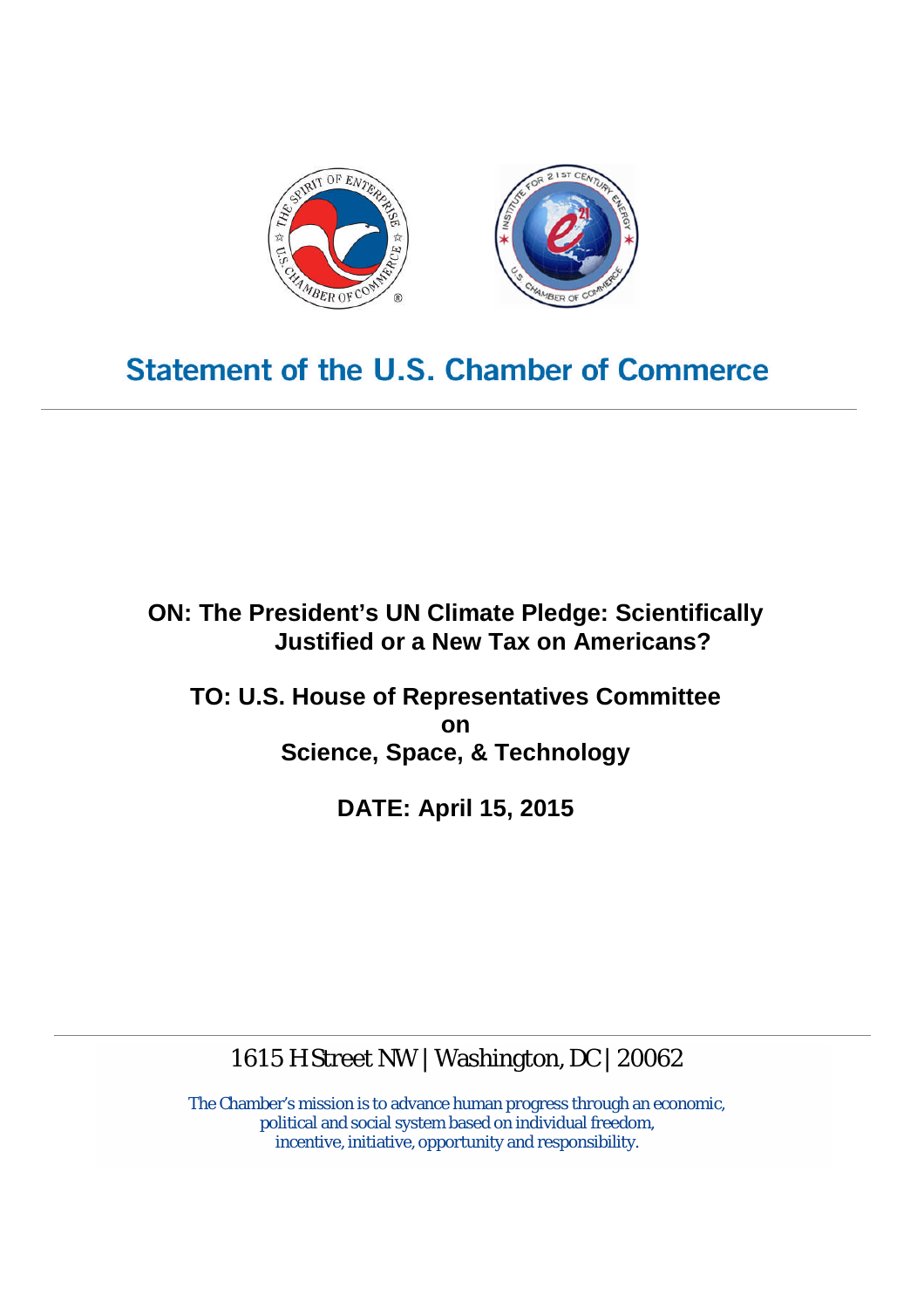The U.S. Chamber of Commerce is the world's largest business federation representing the interests of more than 3 million businesses of all sizes, sectors, and regions, as well as state and local chambers and industry associations. The Chamber is dedicated to promoting, protecting, and defending America's free enterprise system.

The mission of the U.S. Chamber of Commerce Institute for 21st Century Energy is to unify policymakers, regulators, business leaders and the American public behind a common sense energy strategy to help keep America secure, prosperous and clean.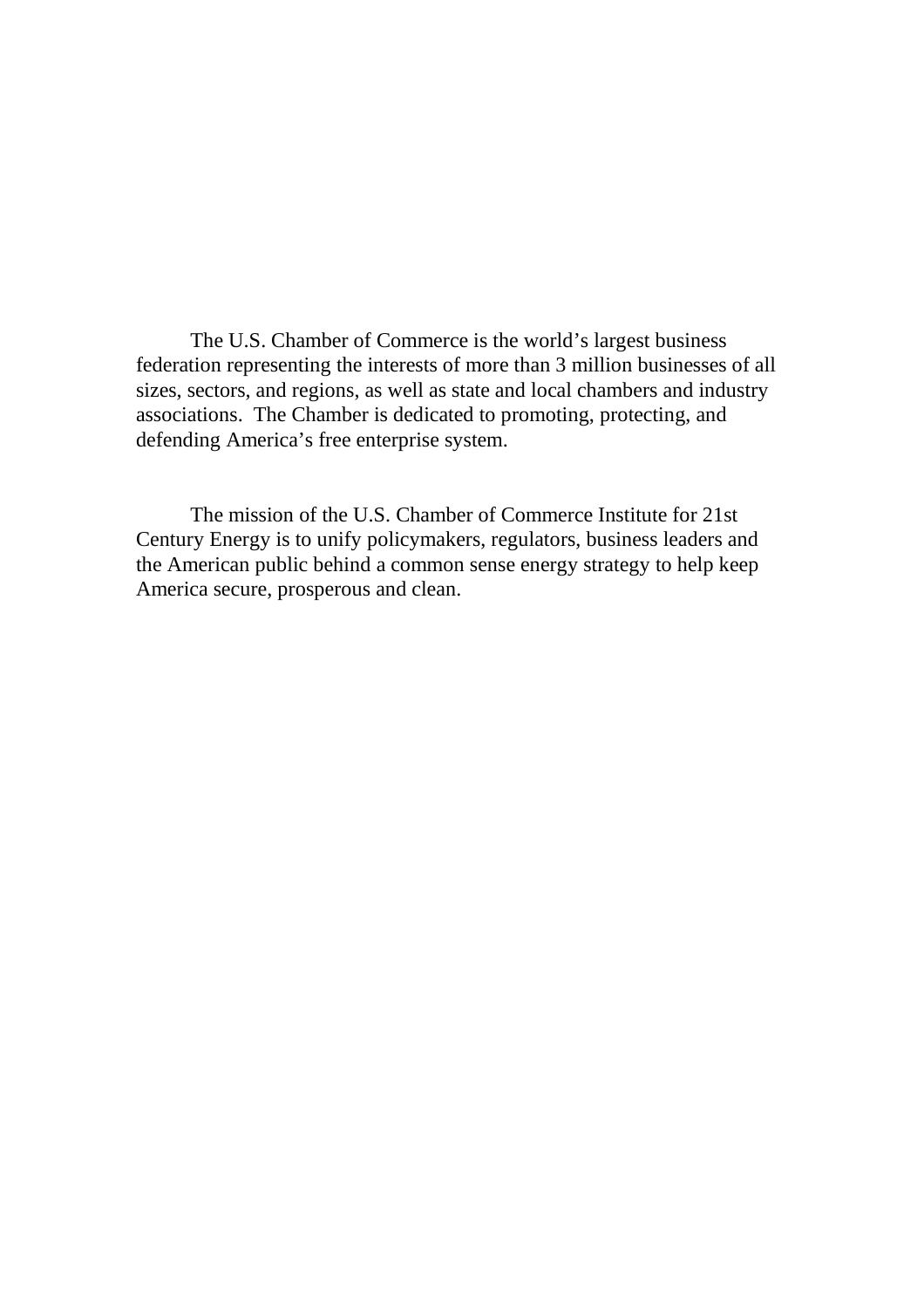Thank you, Chairman Smith, Ranking Member Johnson, and members of the Committee. I am Karen Harbert, president and CEO of the Institute for 21st Century Energy (Institute), an affiliate of the U.S. Chamber of Commerce, the world's largest business federation representing the interests of more than three million businesses of all sizes, sectors, and regions, as well as state and local chambers and industry associations, and dedicated to promoting, protecting, and defending America's free enterprise system.

The mission of the Institute is to unify policymakers, regulators, business leaders, and the American public behind common sense energy strategy to help keep America secure, prosperous, and clean. In that regard we hope to be of service to this Committee, this Congress as a whole, and the administration.

There are four main points I wish to make regarding the Obama Administration's Intended Nationally Determined Contribution (INDC) to the United Nations Framework Convention on Climate Change (UNFCC) and related issues:

- 1. The U.S. INDC Lacks Basic Information to Allow a Rigorous Assessment of the Goal
- 2. The Commitments are Hugely Unequal
- 3. The Administration's Plan is "All Pain . . .
- 4. . . . No Gain"—U.S. Industries and Emissions will Just "Leak" to Other Countries

### **1. The U.S. INDC Lacks Basic Information to Allow a Rigorous Assessment of the Goal**

The Obama Administration has set a goal to cut its net greenhouse gas emissions 26% to 28% from the 2005 level by 2025, with a "best effort" to achieve 28%. Its submission to the UNFCC is supposed to provide "information to facilitate the clarity, transparency, and understanding of the contribution." But rather than providing a clear roadmap to 2025, the INDC leads us instead into terra incognita.

This lack of transparency is all the more disappointing because the U.S. INDC claims that, "The target reflects *a planning process* that examine opportunities under existing regulatory authorities to reduce emissions in 2025 of all greenhouse gases from all sources in every economic sector" [emphasis added]. While regulatory proposals used to support the INDC are developed in a public process, the planning process the administration undertook to develop its international commitment did not allow for any opportunity to get input from the public, the business community, other stakeholders, and the Congress. This despite the fact that the outcome of this process—a national economy-wide emissions goal—will have far-reaching effects on the economy and employment.

A close examination of the INDC raises more questions than it answers. Nowhere does it explain how the administration intends to achieve the unrealistic goals it has set out. The lack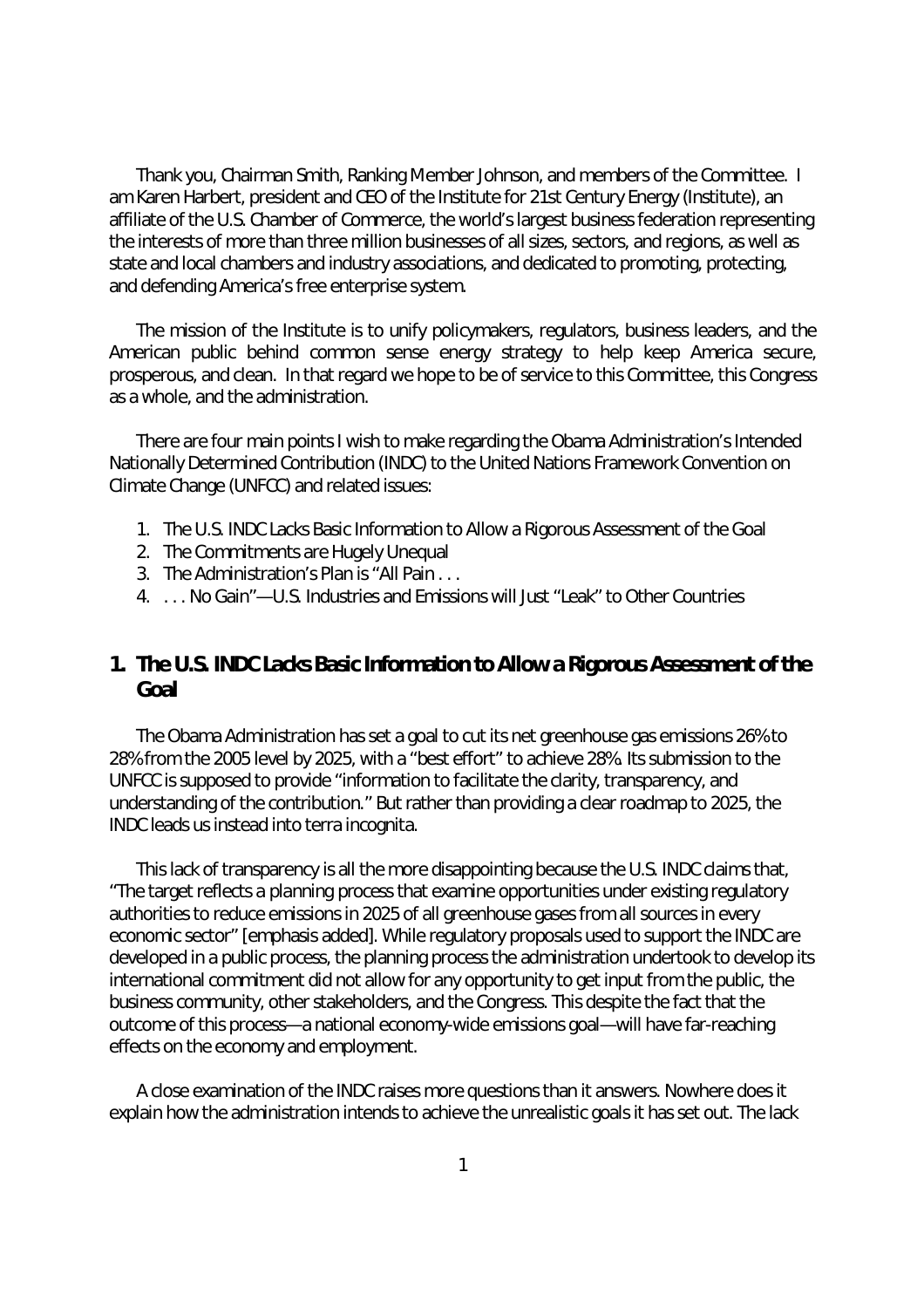of detail is all the more astonishing when one considers that this plan has been in the works for well over a year. In fact, there is nothing in the U.S. INDC that was not known already after the President's climate change announcement in China about five months ago. In the absence of a detailed explanation of how the administration intends to meet the goal, stakeholders in the U.S. and around the world have no basis through which to assess its cost or achievability.

So how do the numbers of the plan add up? In short, they don't. According to EPA's most recent greenhouse gas (GHG) inventory, net GHG emissions—which include sinks (e.g., removals of carbon dioxide from the atmosphere by forest growth)—were 6,455 million metric tons of carbon dioxide equivalent (MMTCO<sub>2</sub> eq.) in 2005 and 5,860 MMTCO<sub>2</sub> eq. in 2013. To achieve a 28% reduction by 2025, emissions would have to drop by a total of 1,808 MMTCO<sub>2</sub> eq. from the 2005 level, or 1,212 MMTCO<sub>2</sub> from the 2013 level, to meet the 28% goal (Figure 1).



Sources: Environmental Protection Agency and Energy Information Administration.

Reducing GHG emissions economy-wide by an additional 1.2 gigatons  $CO<sub>2</sub>$  eq. between 2013 and 2025 will be no easy matter. There is no indication in the plan from where the bulk of the emission reductions are expected to come.

We know that EPA has estimated that its proposed regulation of existing power plants, which *if* upheld by the courts and fully implemented as proposed (not a foregone conclusion), would result in an estimated 500 MMTCO<sub>2</sub> in reduction by 2025 from the power sector. The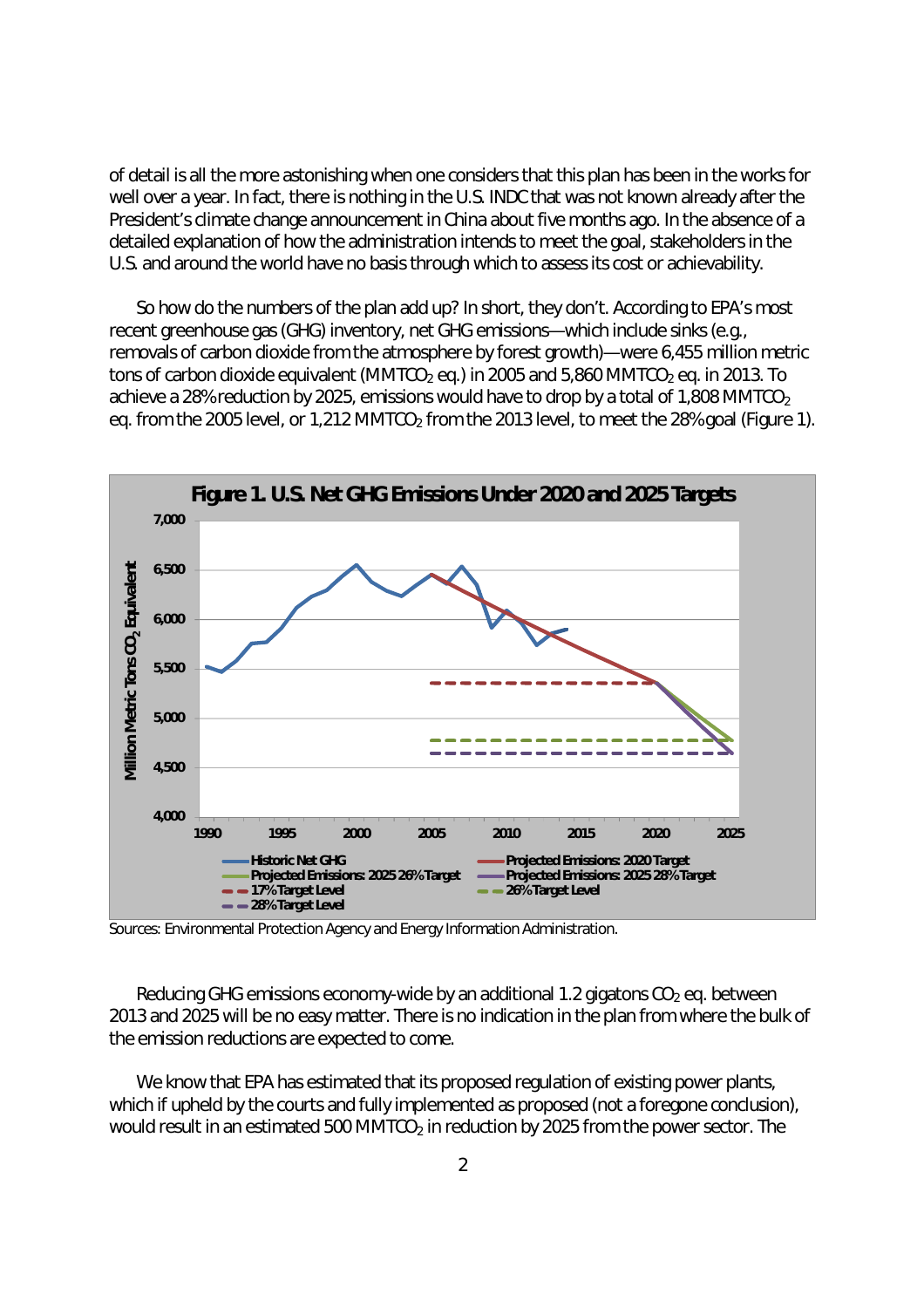administration also has said it expects reduction from existing automobile efficiency standards and new standards for heavy trucks, regulations on methane emissions from oil and gas operations, appliance efficiency standards, voluntary measures to reduce hydrofluorocarbons under EPA's Significant New Alternatives Policy program, and programs to enhance carbon sinks through land use management. But nowhere in the INDC is there any estimate of the actual emission reductions that could be expected from each of these activities.

Even with aggressive implementation of the aforementioned regulations, emission reductions by 2025 will still fall well short of the 1.2 gigatons  $CO<sub>2</sub>$  eg. needed to meet the 26% to 28% reduction goal, though because the administration has not provided any modeling, it is not clear by how much. We estimate that announced and forthcoming rules could lead to nearly 700 MMTCO<sub>2</sub> in reductions, leaving between 500 and 600 MMTCO<sub>2</sub> eq. of the administration's commitment—or about 40% of necessary reductions—still unidentified. How does the administration intend to fill in this gap? We do not know, because the administration has not provided sector-by-sector and GHG-by-GHG breakdowns of how it expects to reach its target.

Conspicuous by its absence in the INDC is any reference to emissions from industry. It is hard to imagine that the administration does not intend to get at least some reductions from energy-intensive industrial sectors. Indeed, EPA's current budget proposal notes the agency will soon begin considering new GHG regulations on the refining, pulp and paper, iron and steel, livestock, and cement sectors. Again, none of this is detailed in the INDC.

Before the recent climate talks in Lima, Peru, this past December, Todd Stern, the administration's chief climate negotiator, said the Lima conference should agree on the "specific kinds of upfront information that Parties should provide so that their undertakings *can be readily understood and analyzed*" [emphasis added]. The administration's own INDC falls well short of even this modest mark.

It is difficult to see how this plan can be sold to the international community much less to constituencies here at home, especially given the uncertain legal foundation upon which the centerpiece of the INDC, EPA's Clean Power Plan, rests. In its *Utility Air Regulatory Group v. EPA* ruling, the Supreme Court warned the EPA that, "When an agency claims to discover in a longextant statute an unheralded power to regulate 'a significant portion of the American economy,' we typically greet its announcement with a measure of skepticism. We expect Congress to speak clearly if it wishes to assign to an agency decisions of vast 'economic and political significance'" [citations omitted]. What EPA has proposed in using a little-used provision of the Clean Air Act to redesign fundamentally the electricity markets of the entire United States is exactly the type of regulatory extremism the Supreme Court cautioned against. As a result, at least 32 states have warned EPA that its rulemaking suffers from fundamental legal shortcomings. In 28 of these states, the warnings have come directly from governors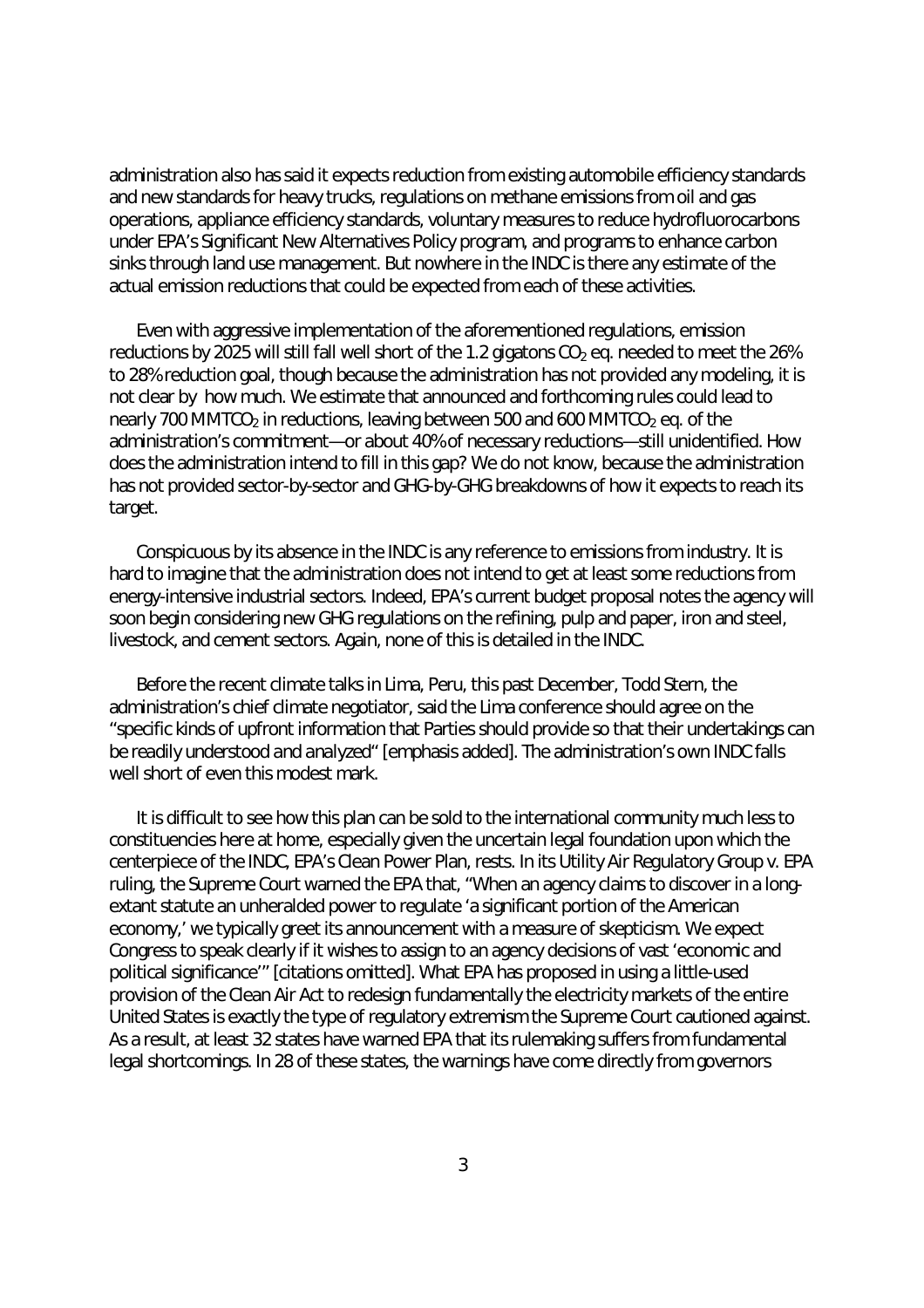and/or attorneys general.<sup>1</sup> Further, because the Obama Administration has decided to defy Congress and implement its climate plan through executive action, nothing it commits to at Paris, including the promise of billions of dollars in financial assistance, will be legally binding on any future administration, something other countries are beginning to notice. The legal limbo the administration's actions have created will have real consequences for business as it tries to plan for the future.

#### **2. The Commitments are Hugely Unequal**

The world has changed considerably since the UNFCCC was launched in 1992, and a new international agreement should take into account changing trends in global emissions and economic development. The old model of donor and recipient countries reflects neither the current nor future state of affairs.

If the world is serious about reducing GHG emissions, then developing countries will have to take on meaningful commitments. The International Energy Agency's most recent mid-range forecast suggests developing countries will account for 141% of the increase in carbon dioxide emissions from energy between 2012 and 2040.

The indications are, however, that large emerging countries especially have precious little desire to take on ambitious commitments, citing the principle of "common but differentiated responsibilities and respective capabilities" enshrined in the UNFCCC and the understandable desire to increase energy access and advance economically. These dynamics will lead to large disparities in the level of commitments being offered.

China—the world's largest GHG emitter—provides a useful example. It is generally acknowledged that an essential condition to a new and comprehensive international climate change agreement is persuading China to commit to meaningful limits on greenhouse gas emissions. In November, the U.S. and China made a joint announcement outlining in broad terms what each country will offer up ahead of the Paris climate change talks.

China pledged to peak its carbon dioxide emissions (at an undetermined level) "around" 2030 and to increase its share of non-fossil fuel energy consumption to "around" 20% of total demand by 2030. Trumpeted as a historic breakthrough by the president, the announcement earned glowing reviews at the United Nations climate change talks held in Lima last December.

It turns out there is very little new in the China announcement, and its commitment amounts to little better than business as usual. The central projection of the International Energy Agency's (IEA) most recent *World Energy Outlook*, for example, estimates that in the

<sup>1</sup> For examples, see: U.S. Chamber of Commerce Institute for 21st Century Energy. 2015. *In Their Own Words: A Guide to State and Stakeholder Concerns regarding the Environmental Protection Agency's Proposed Greenhouse Gas Regulations for Existing Power Plants*. Available at: http://www.energyxxi.org/eparule-stateanalysis.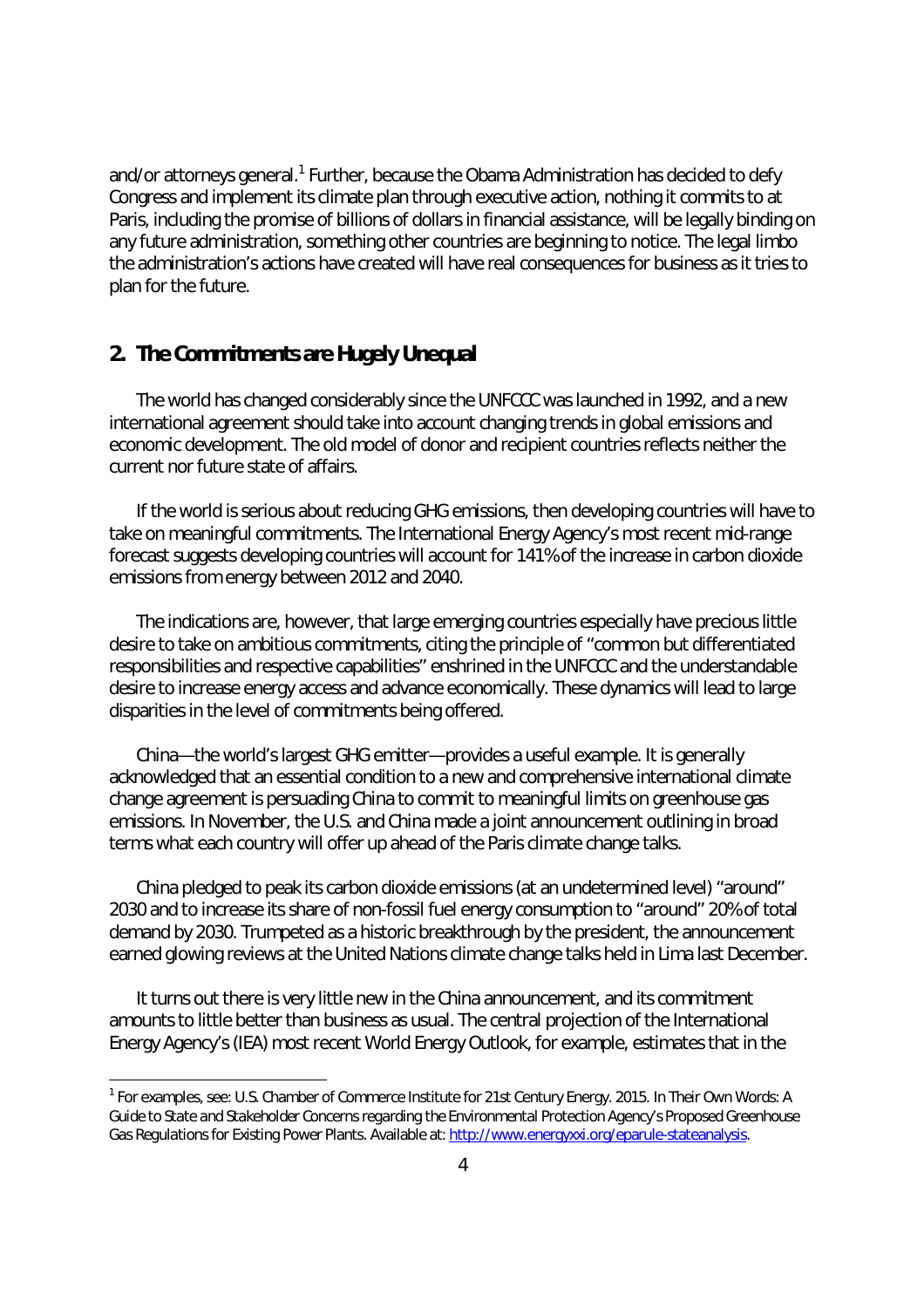2020s, China's GDP growth will slow appreciably and its industrial output and coal use will flatten, causing its carbon dioxide emissions to peak shortly after 2030 at a little over 10 billion metrics tons. Citing similar trends, ExxonMobil's latest forecast shows Chinese carbon dioxide emissions peaking five years earlier, in 2025, at nearly 11 billion metric tons and declining thereafter.<sup>2</sup> To put these growth forecasts into perspective, the very large 500 MMTCO<sub>2</sub> eq. reduction in U.S. power sector emissions EPA estimates it proposed existing power plant rule would deliver in 2025 would be offset by Chinese carbon dioxide emissions in about three weeks.

India—the world's third largest GHG emitter—is another country that has declined to propose ambitious GHG reductions ahead of Paris, citing its desire to industrialize and raise living standards. In fact, the Indian government has announced that it intends to double domestic coal output over the next five years to fuel economic expansion.

The Russian Federation—the world's fourth largest GHG emitter—has proposed a commitment of a 25% to 30% reduction in net GHG emissions by 2030 from a 1990 baseline "subject to the maximum possible account of absorbing capacity of forests." Data submitted by Russia to the UNFCCC, however, show that in 2012, the country's net GHG emissions were 50% below their 1990 level. This means Russia actually is proposing to *increase* its emissions in 2030 from 700 to 900 MMTCO<sub>2</sub> eq. compared to the 2012 level.

None of this should be taken as criticism of these goals. Countries do not check their national interests at the UN cloakroom. Like many other developing and emerging economies, China and India will continue to use fossil fuels because they have an overriding interest in boosting growth and lifting their people out of poverty. Cutting GHG emissions will always take a backseat to these goals. In comparison, the U.S. goal is well out of line with what many other governments (except the European Union) are proposing.

#### **3. The Administration's Plan is "All Pain . . .**

Achieving the president's U.S. goal would be very expensive and technically difficult. The public record of detailed review and analysis of the electricity sector and broader economic impacts of the Clean Power Plan is extensive and growing, and by all indications this regulation is poised to be one of the most costly and burdensome rulemakings ever promulgated by any agency.

EPA's own analysis of the rule projects that it will result in nationwide electricity price increases of between 6% and 7% in 2020, and up to 12% in some locations. EPA estimates

 $^2$  Even China's current goal of reducing its carbon dioxide emissions intensity—that is, emissions per unit of GDP by 40% to 45% from 2005 to 2020, a pledge it made under the 2009 Copenhagen Accord, represents a continuation of existing trends. Data from sources as varied as IEA, EIA, and the World Bank show that the during the previous 15 year period, from 1990 to 2005, China's emissions intensity fell anywhere from 39% to 47%.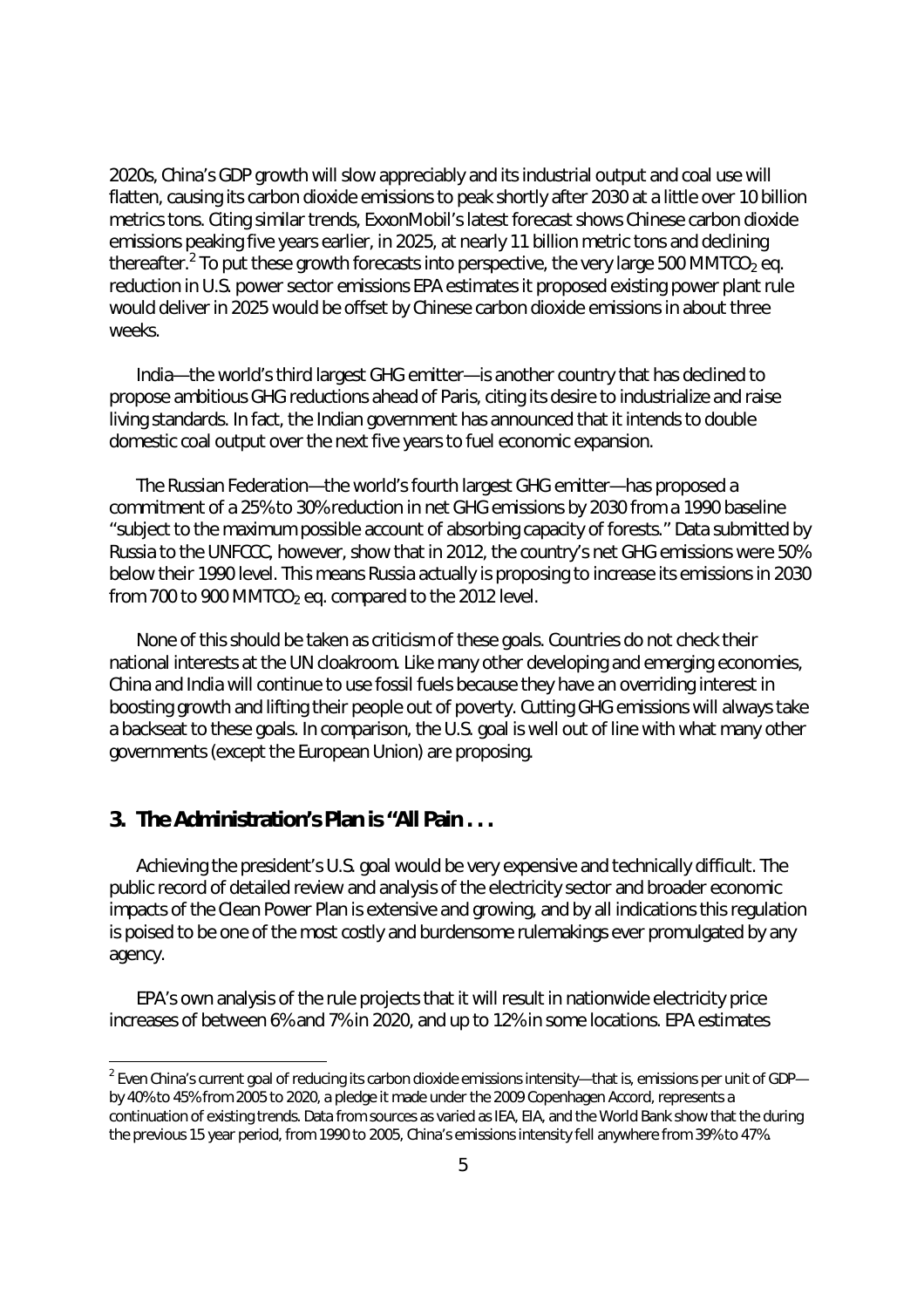annual electricity sector compliance costs between \$5.4 and \$7.4 billion in 2020, rising up to \$8.8 billion in 2030. These are power sector compliance costs only, and do not capture the subsequent adverse spillover impacts of higher electricity rates throughout the rest of the economy.

Numerous additional state and stakeholder analyses show that EPA has significantly underestimated the compliance costs and energy price impacts of its rule. For example:

- A study by NERA Economic Consulting found that average U.S. electricity prices would increase by 12% per year and that compliance costs would be at least \$41 billion annually and between \$366 billion to \$479 billion over a 15 year timeframe.
- The National Rural Electric Cooperative Association estimates that the rule would raise average electric rates for co-op consumers more than 10% in 2020 and more than 17% in 2025, with some locations seeing rate hikes as high as 33% in 2020 and 46% in 2025.
- The United Mine Workers of America estimates that the rule would result in 187,000 direct and indirect job losses in the utility, rail, and coal industries in 2020, and cumulative wage and benefit losses from these sectors of \$208 billion between 2015 and 2035.
- A study by the Midcontinent Independent System Operator estimates that utility compliance costs for its operating region through 2033 would be between \$55 billion and \$83 billion. The costs would obviously be passed along to residential, commercial, and industrial consumers in the form of higher electricity prices.
- Kansas Corporation Commission (KCC): "The KCC estimates a base case that the EPA's CPP as proposed would cost the state of Kansas \$8.75 billion with a possible range of costs between \$5 billion and \$15 billion. The corresponding increase in rates is between 10% and 30% over 13 years."
- Kentucky Energy and Environment Cabinet: "[T]he Cabinet determined through its own econometric modeling that the six% change in electricity prices alone estimated by EPA would cause a net loss in the United States of 439,000 full time jobs, over half (236,000) of which would come from energy-intensive manufacturing sectors…Cabinet modeling suggests that a ten% increase in the real price of electricity, which could be intensified by the proposed rule, would, on average, be associated with a 1.1% reduction in state GDP (SGDP). This would result in a loss of almost \$2 billion to the state of Kentucky".
- Texas Commission on Environmental Quality: "The carbon emission limits for Texas…will result in significantly increased costs for Texas electricity customers. Some estimates of these increased costs include:
	- o \$10-\$15 billion total annual compliance costs by 2030;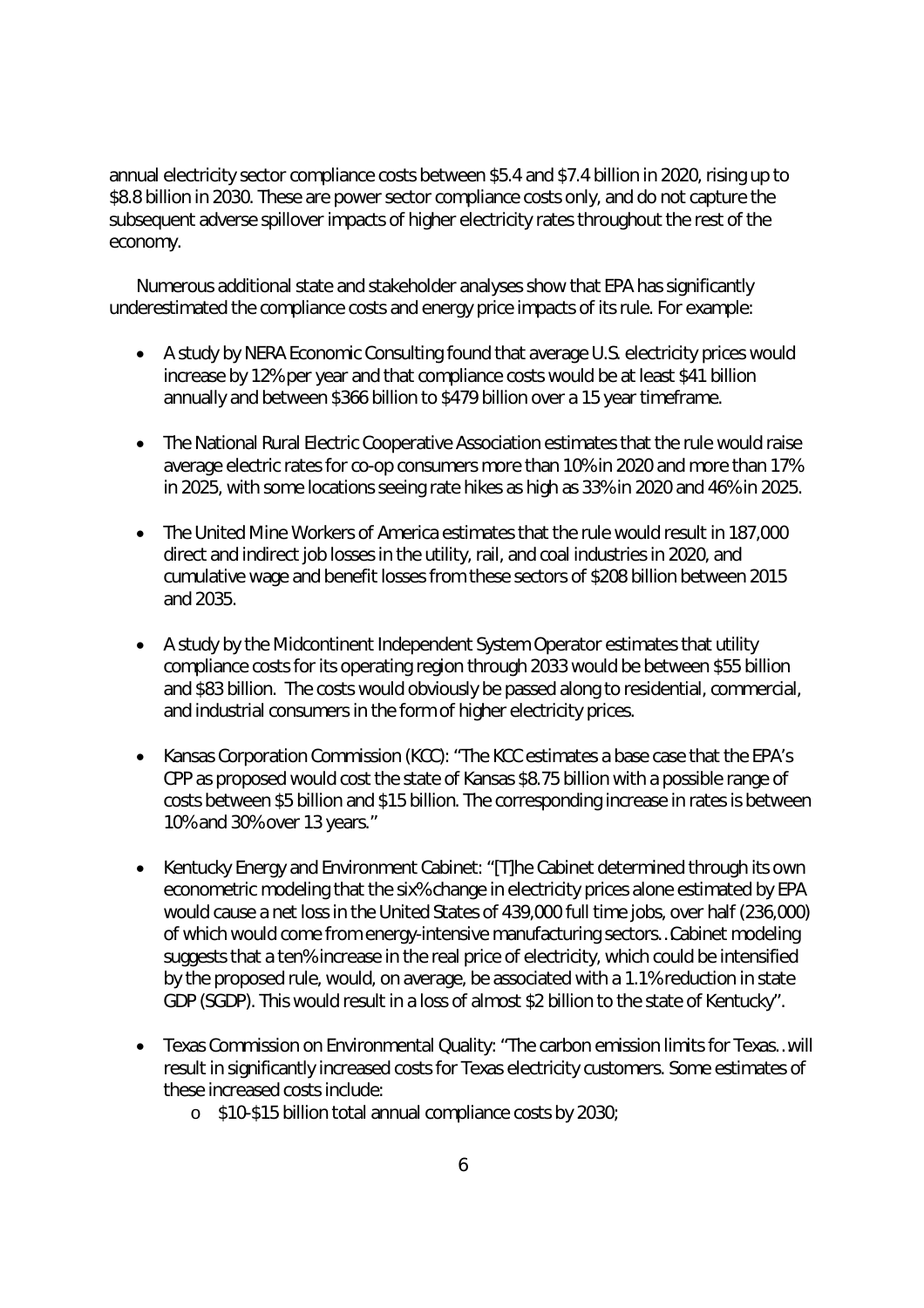- o total electricity-related costs in Texas alone could be in excess of \$10 billion;
- o increased energy costs for consumers in ERCOT of up to 20% in 2020, which does not include additional costs of transmission upgrades, procurement of additional ancillary services, energy efficiency investments, capital costs of new capacity, and other costs associated with the retirement or decreased operation of coalfired capacity in ERCOT.
- o \$3 billion per year to comply with the energy efficiency mandate alone."
- Virginia State Corporation Commission: "SCC Staff analyses of utility planning data indicate that, using conservative assumptions, the incremental cost of compliance for one utility alone (Dominion Virginia Power) would likely be between \$5.5 billion and \$6.0 billion on a net present value basis."

## **4. . . . No Gain"—U.S. Industries and Emissions will Just "Leak" to Other Countries**

It is important to note that despite these costs, EPA admits that its Clean Power Plan, the heart of the U.S. INDC, will have no discernable impact on the climate, and that all of the benefits will come from reductions in other pollutants EPA already regulates within a margin of safety.

The administration's plan will be ineffective largely because any emissions reductions achieved will be more than offset by increases in emissions from other countries, in particular developing countries. Addressing climate change will be of considerably less interest to these countries, where the main priority of governments is poverty eradication.

Another reason GHG emissions in these other countries would continue to grow is because of "carbon leakage" from the U.S. as energy intensive industries flee to more countries with less regulation and lower energy costs.

It is well understood that America's abundance of affordable, reliable energy provides businesses a critical operating advantage in today's intensely competitive global economy. Figures 2 and 3 illustrate the comparative energy advantage in natural gas and electricity prices for industry. Affordable and reliable fuel and electricity, supplied by a diverse mix of coal, nuclear, and increasingly natural gas, give American industry an enormous economic edge, and they are driving a manufacturing revival in areas of the country desperately in need of jobs and investment.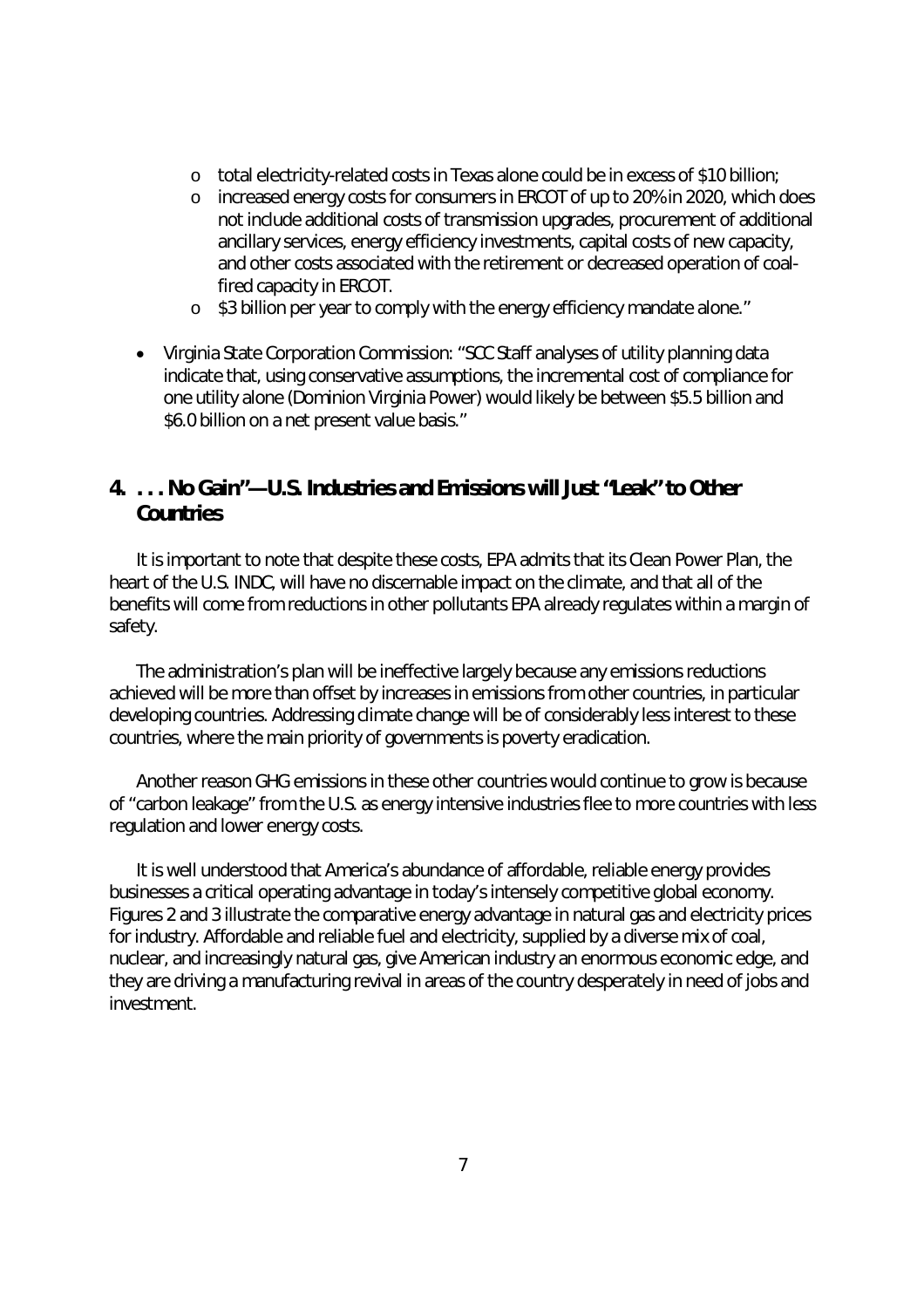

Source: International Energy Agency.

Unfortunately, EPA's Clean Power Plan and other burdensome EPA regulations threaten to throw away this national energy advantage. Instead of attracting foreign investment to the United States, EPA rules could repel this investment into the United States and perhaps even more critically force U.S. companies to shift their investment focus overseas.

Because U.S. businesses compete on a global scale, the electricity and related price increases resulting from EPA's rule will severely disadvantage energy intensive, trade-exposed industries such as chemicals, manufacturing, steel, and pulp and paper. As a result, GHG emissions would not be reduced in the global sense, but simply *moved* to other countries that have not implemented similar restrictions.

Europe provides a cautionary tale. According to EIA, Europe's residential electricity prices have increased at a much faster rate than in the United States. Regulatory structures—including the Emissions Trading System, taxes, user fees, large (and unsustainable) subsidies and mandates renewable energy technologies, and the mix and cost of fuels all conspire to make Europe's electricity prices among the highest in the world. Europe is learning that its exorbitant energy prices, largely policy-driven, are ruining its competitiveness and turning energyintensive industries into endangered species. More and more, we are seeing European companies fleeing sky-high energy costs and shifting production to the United States and other countries.

This is consistent with the conclusion of the Intergovernmental Panel on Climate Change Fourth Assessment report, which found that actions governments took to implement the Kyoto Protocol resulted in economy-wide leakage on the order of 5% to 20%, not insignificant amounts. Similar results could be expected in the United States as a result of EPA regulation.

#### **Conclusion**

Business needs a predictable environment in which to operate and plan. Unfortunately, the administration's INDC adds to the already large uncertainty surrounding a new international